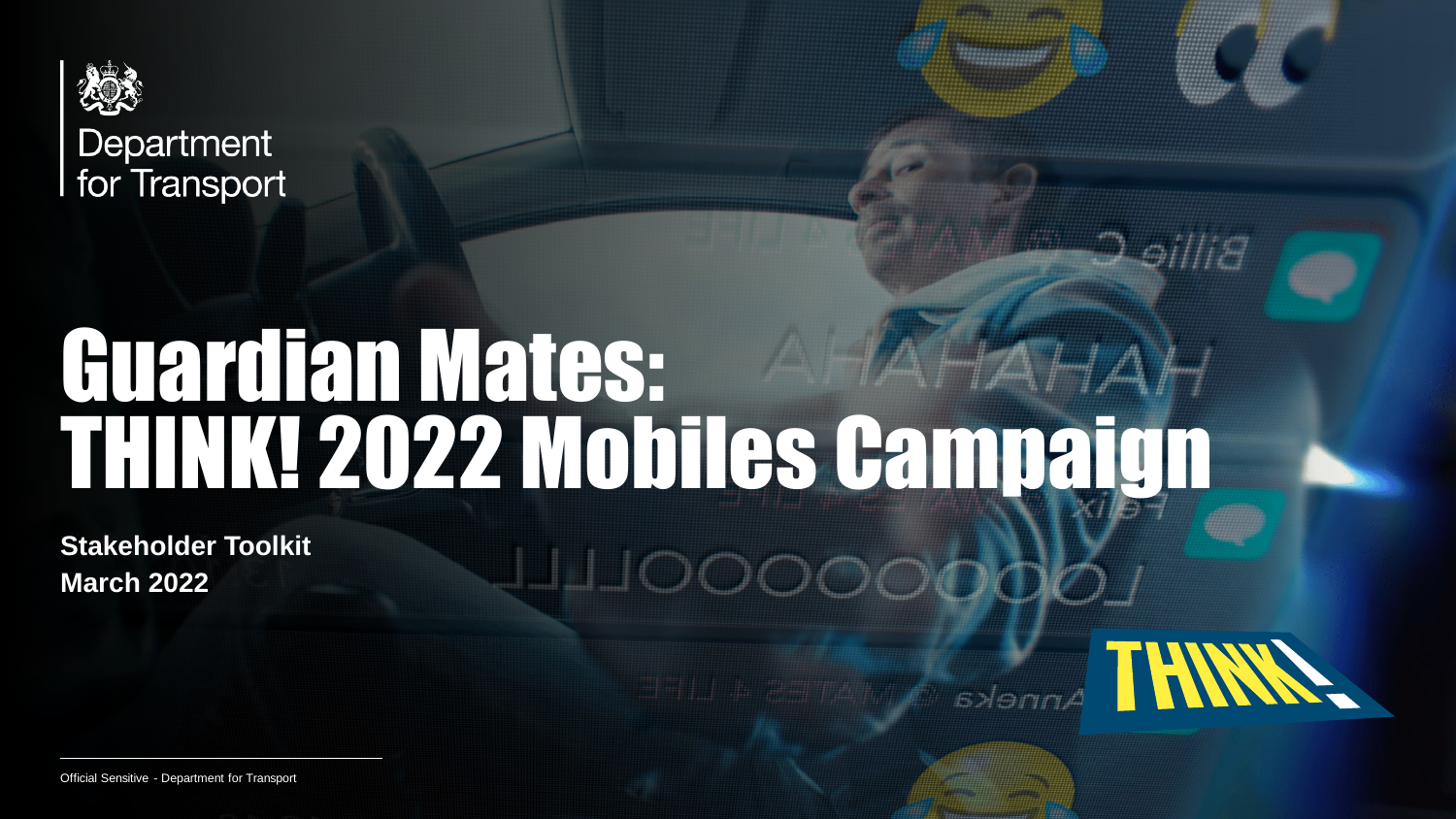## **Contents**

- **Rationale**
- **Key Message**
- **Creative**
- Universal Music Group and HOLD Media Partnership
- **Timings and Channels**

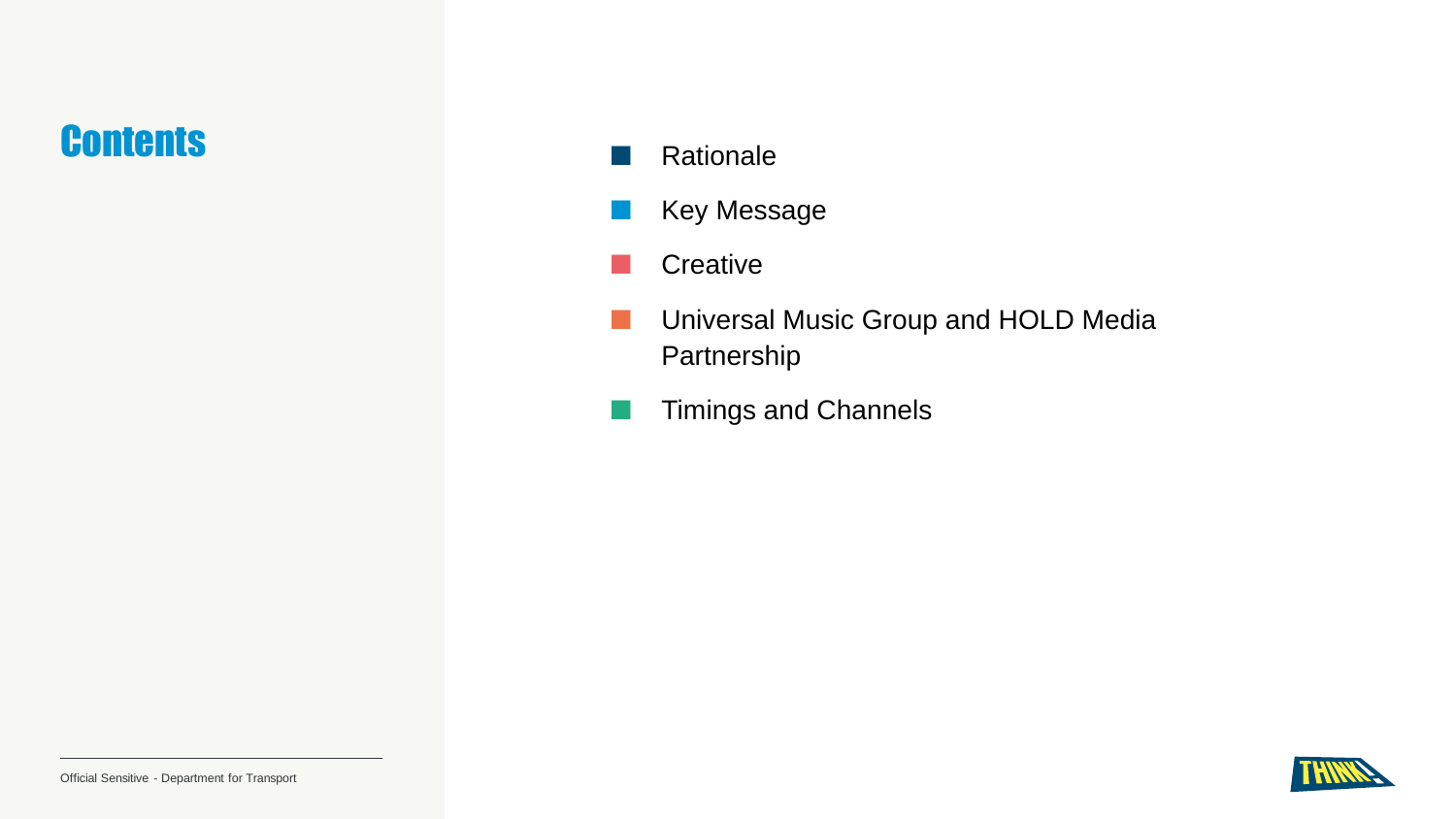## **Rationale**

THINK! is launching a new Mobiles campaign to reduce handheld phone use amongst young drivers and coincide with a strengthening of the law around handheld mobile phone use behind the wheel.

From the 25 March 2022, it will **be illegal to use a handheld mobile phone behind the wheel** for virtually any use, including to take photos or videos, scroll through playlists or play games.

The key message for this campaign is: **"Hands on the wheel? Hands off your phone."**

Launching on **25 March** and running until May, the campaign targets **17 to 24-yearolds across England and Wales.**

### The law is changing

The strengthening of the law applies to the use of handheld mobile phones. There is an exemption which allows drivers to make contactless payments at, for example, a drive-thru when stationary.

This means you cannot hold a phone or similar device in your hand to follow a map, read or send messages, make or take calls, use the Internet, take photos or change music tracks.

The campaign will also feature an enforcement message to:

**"Avoid the risk of a £1000 fine, 6 points and a driving ban."**

### Why 17 – 24-year-old male and female drivers?

42% of 17-24-year-old drivers say they make or receive calls on a handheld mobile while driving at least occasionally.

THINK!'s primary target audience is 17- to 24-yearold male drivers, who are four times more likely to be killed or seriously injured than male drivers aged 25 or over. Following the pandemic, young male drivers also perceive using a phone without handsfree to be considerably less risky and more acceptable than before.

#### This campaign has an **expanded audience including female drivers of the same age**.

THINK!'s research has found that both young male and female drivers have similar attitudes and behaviours towards mobile phone use. They also have less awareness of the law and penalties than older age groups.

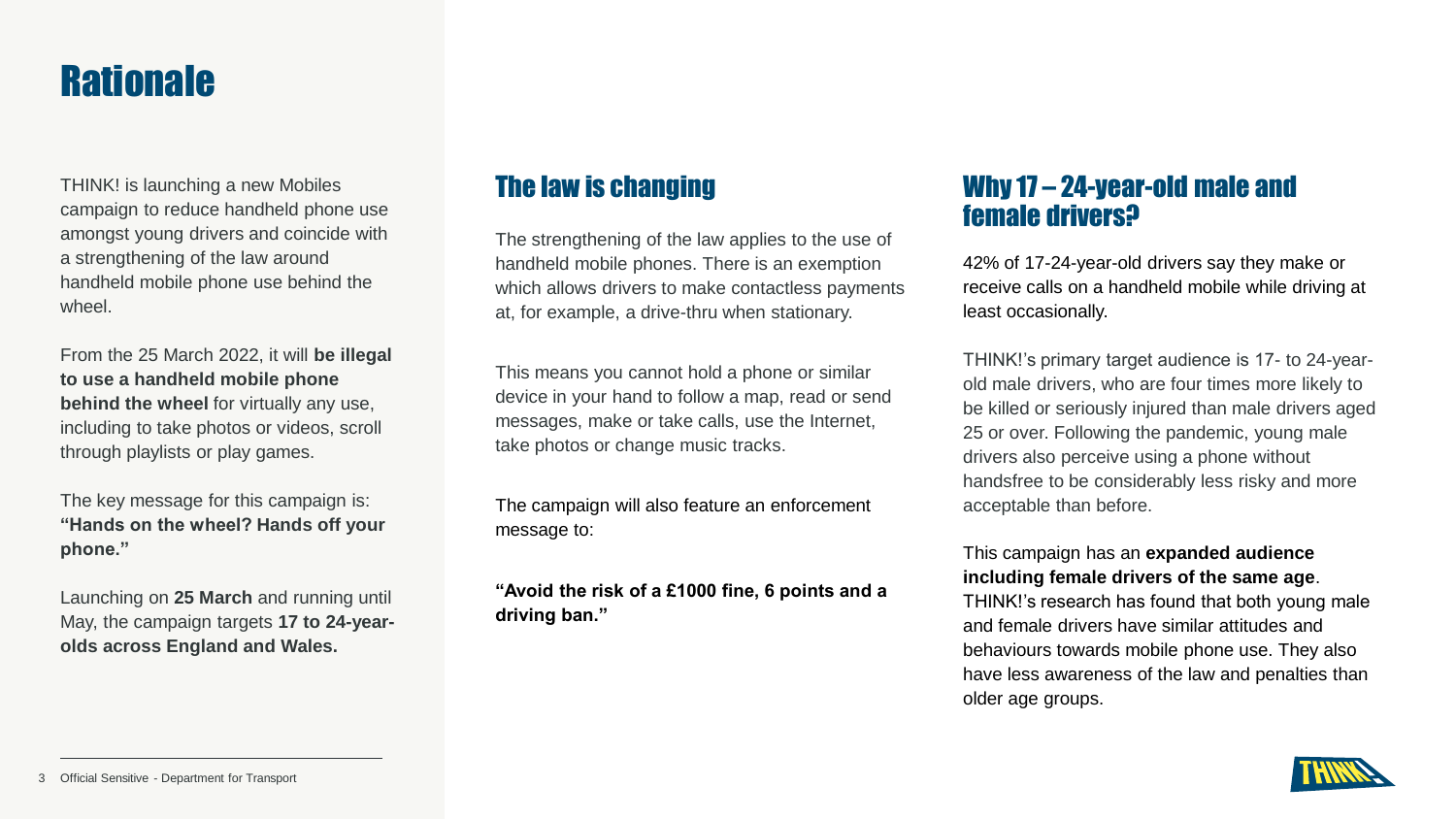

# Hands on the wheel? Hands off your phone.



4 Official Sensitive - Department for Transport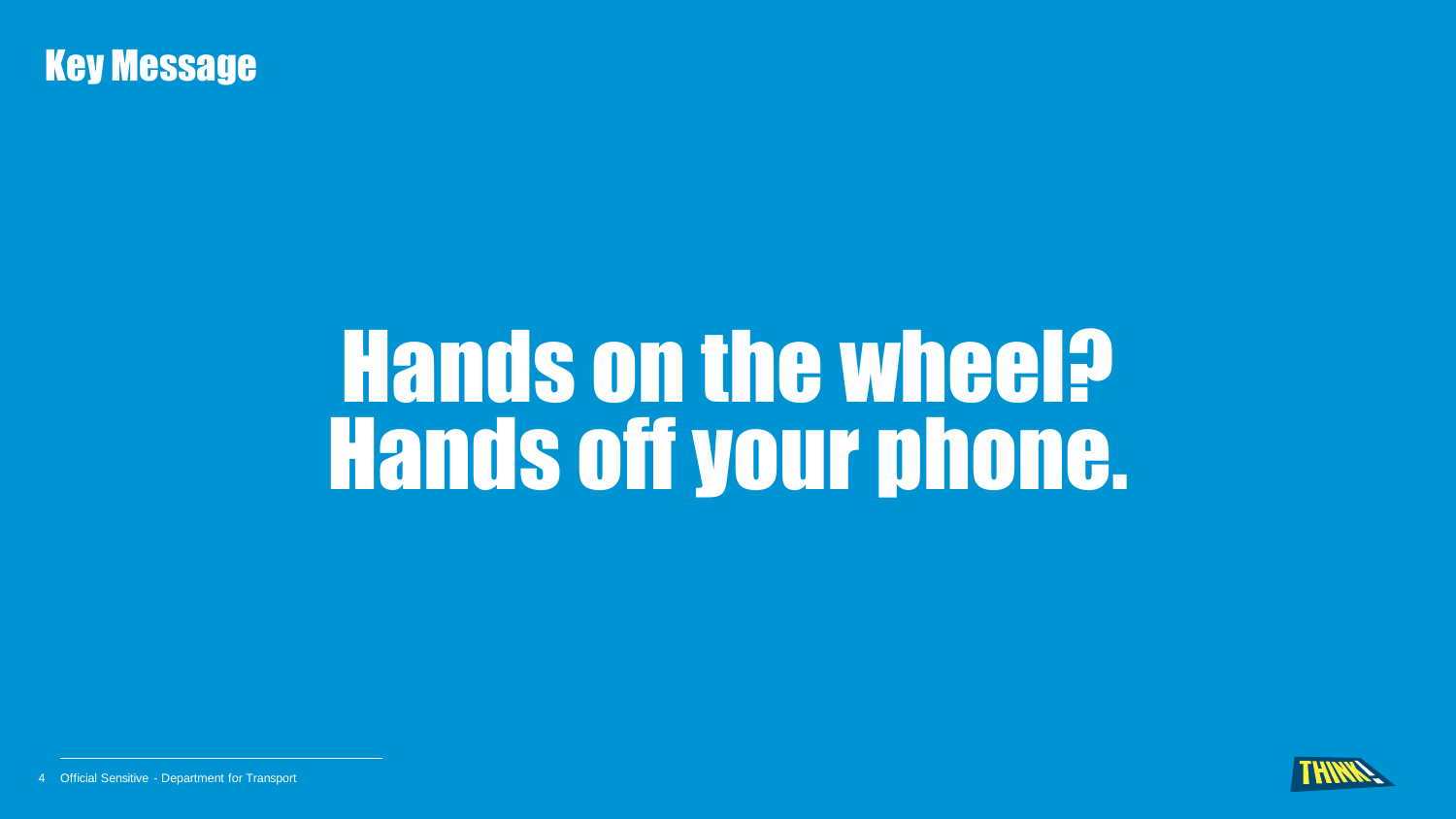## **Creative**

**Three films** showing mates intervening while the driver is about to:

- 30" Respond to a group chat
- 15" Take a photo
- 15" Change a music track

Two shorter 6" clips for retargeting audiences with enforcement messaging will also be available.

THINK! will promote these with paid spend across **social media, online video, and broadcast video on demand,** as well as posting on organic channels (see page 9 for a media laydown and THINK! social handles).

#### **How to support**

From **25 March**, you can amplify our organic posts or download our assets from the [THINK! Campaigns page](https://www.think.gov.uk/campaign/mobiles-2022/) and share on your own channels with our suggested copy (next page). Assets will be released over the campaign period.

Assets will be available in **1:1** (square), **9:16** (vertical) and **16:9** (horizontal) formats.



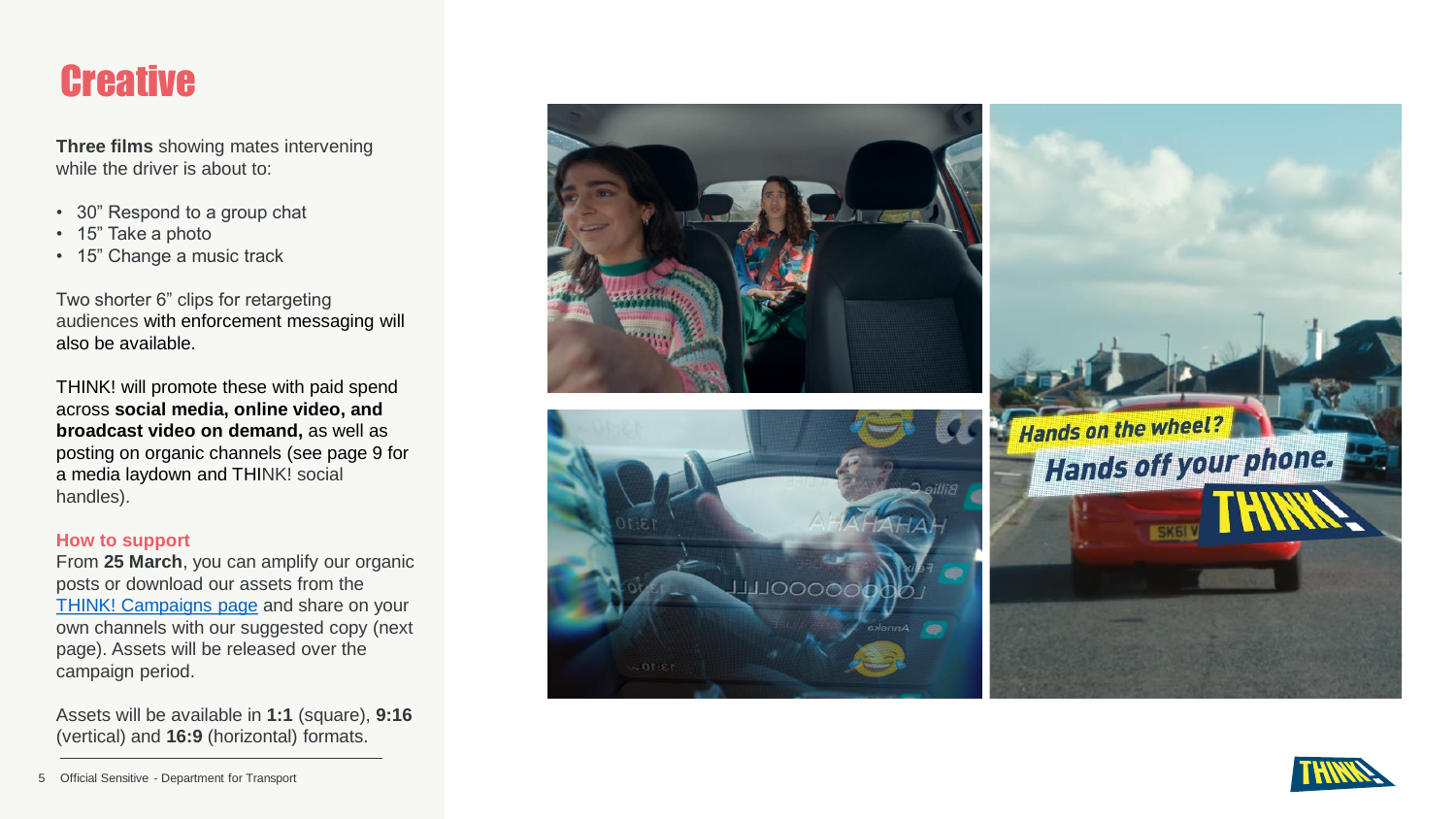# **Creative**



## Suggested copy

#### **Introduction posts**

We're supporting @THINKgovuk with their #HandsOffThePhone campaign, to remind people it's never safe to use a handheld mobile phone while driving.

The latest campaign from @THINKgovuk is reminding people that if they've got their hands on the wheel then they should keep their #HandsOffThePhone.

#### **Videos**

#### **Group Chat (30")**

If a friend has their hands on the wheel remind them to keep their #HandsOffThePhone. No matter what the group chat's saying.

#### **Quick Snap (15")**

Remind your mate that if they have their hands on the wheel it's not safe unless they have their #HandsOffThePhone.

#### **Changing Tracks (15")**

Change their tune! Don't let a mate change music tracks while driving. #HandsOffThePhone.

#### **Follow up posts**

#### **Group Chat (6")**

The group chat can wait, keep your hands on the wheel. Don't let your mate text while driving, be a #GuardianMate and keep their #HandsOffThePhone.

#### **Call (6")**

Be a #GuardianMate, make sure your mates keep their #HandsOffThePhone while driving!

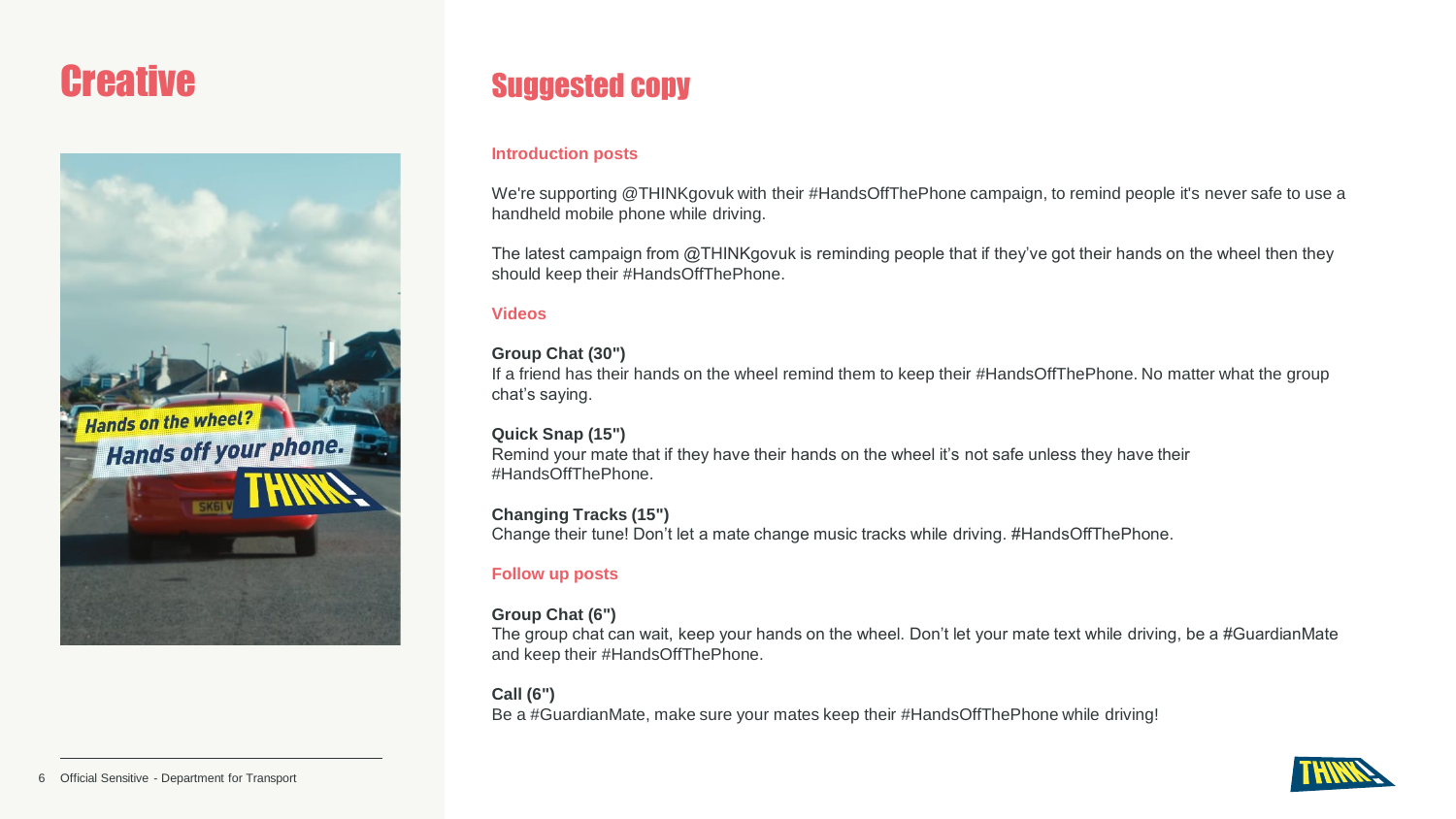# **Creative**



## Suggested copy - Welsh

#### **Introduction posts**

Dyma ymgyrch @THINKGOVUK #DwyloOddiarY Ffôn. Mae'n ein hatgoffa nad yw byth yn ddiogel defnyddio ffôn symudol yn eich llaw wrth yrru.

Mae neges @THINKGOVUK yn glir. Dylech gadw eich #DwyloOddiArYFfôn os yw eich dwylo ar y llyw.

#### **Videos**

#### **Group Chat (30")**

Oes gen ti fêt sydd â'i ddwylo ar y llyw? Mae angen ei atgoffa i gadw'r #DwyloOddiarYFfôn. Dim ots beth mae'r sgwrs grŵp yn ei ddweud.

**Quick Snap (15")** Atgoffa dy fêt i gadw'r #DwyloOddiarYFfôn os yw ei ddwylo ar y llyw.

**Changing Tracks (15")** Newid y gân! Paid gadael dy fêt i newid y gân wrth yrru. #DwyloOddiarYFfôn

#### **Follow up posts**

**Group Chat (6")** Gall y sgwrs aros. Paid gadael dy fêt i decstio wrth yrru. Os yw ei ddwylo ar y llyw, dylai gadw'r #DwyloOddiarYFfôn.

**Call (6")** Bydd yn fêt, gwna'n siŵr ei fod yn cadw'r #DwyloOddiArYFfôn

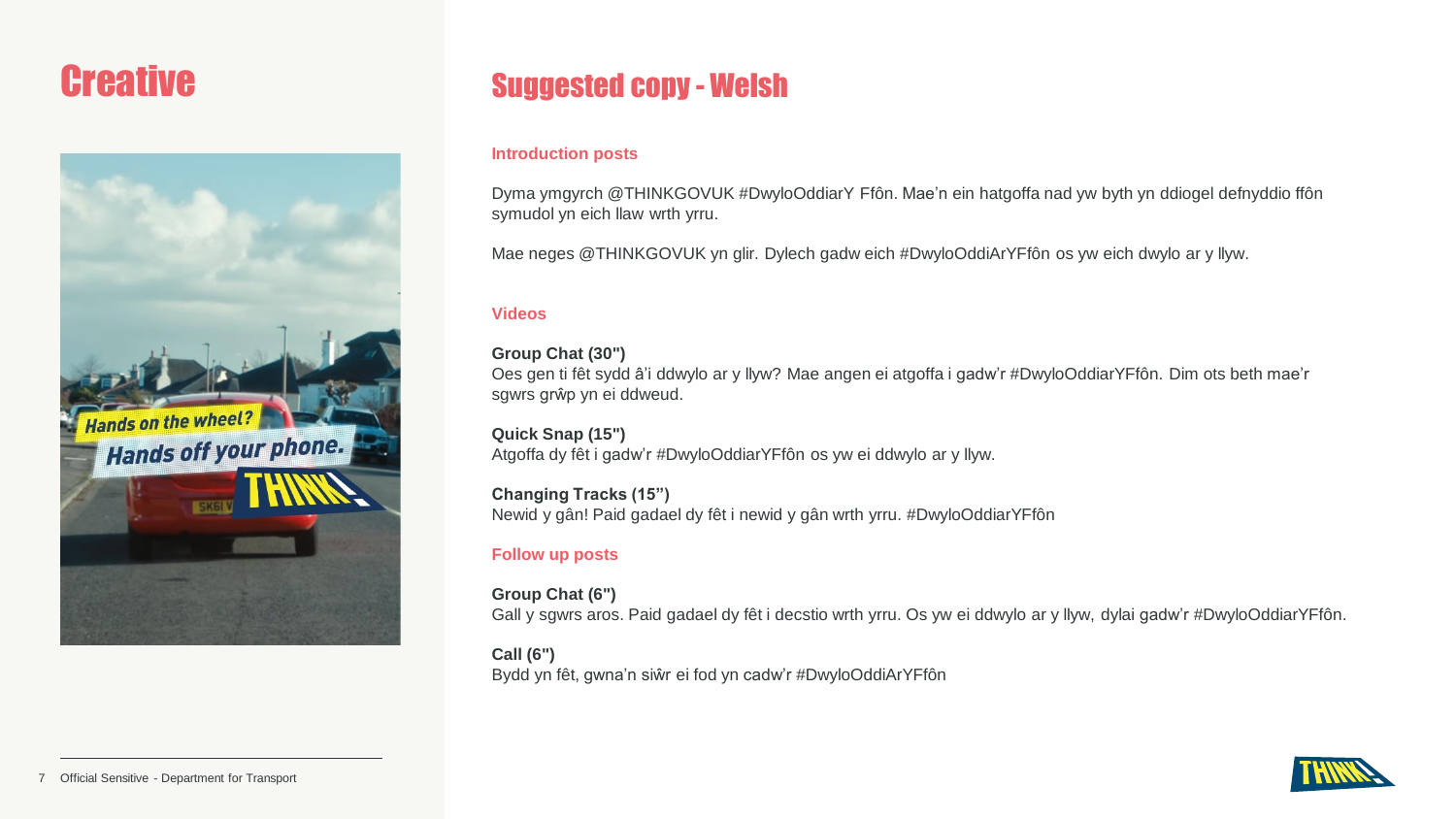## Universal Music Group Partnership

As part of this spring campaign, THINK! has partnered with **Universal Music Group** to produce a short film where a social media influencer is challenged to a snappy driving proficiency test to see if the viewer spots the hazards before him.

Content will be amplified through partnerships with Universal Music Group and HOLD.

**HOLD** is an app that rewards people for not using their phone. One of the 12 activities you can choose to do while not being distracted by your phone is driving.

Within the HOLD app, THINK! messaging will reinforce to the audience that they should not be using their phone whilst driving. Our audience who spend time on the Drive activity instead of checking their phone will be in with a chance to win prizes.



## UNIVERSAL MUSIC GROUP



8 Official Sensitive - Department for Transport

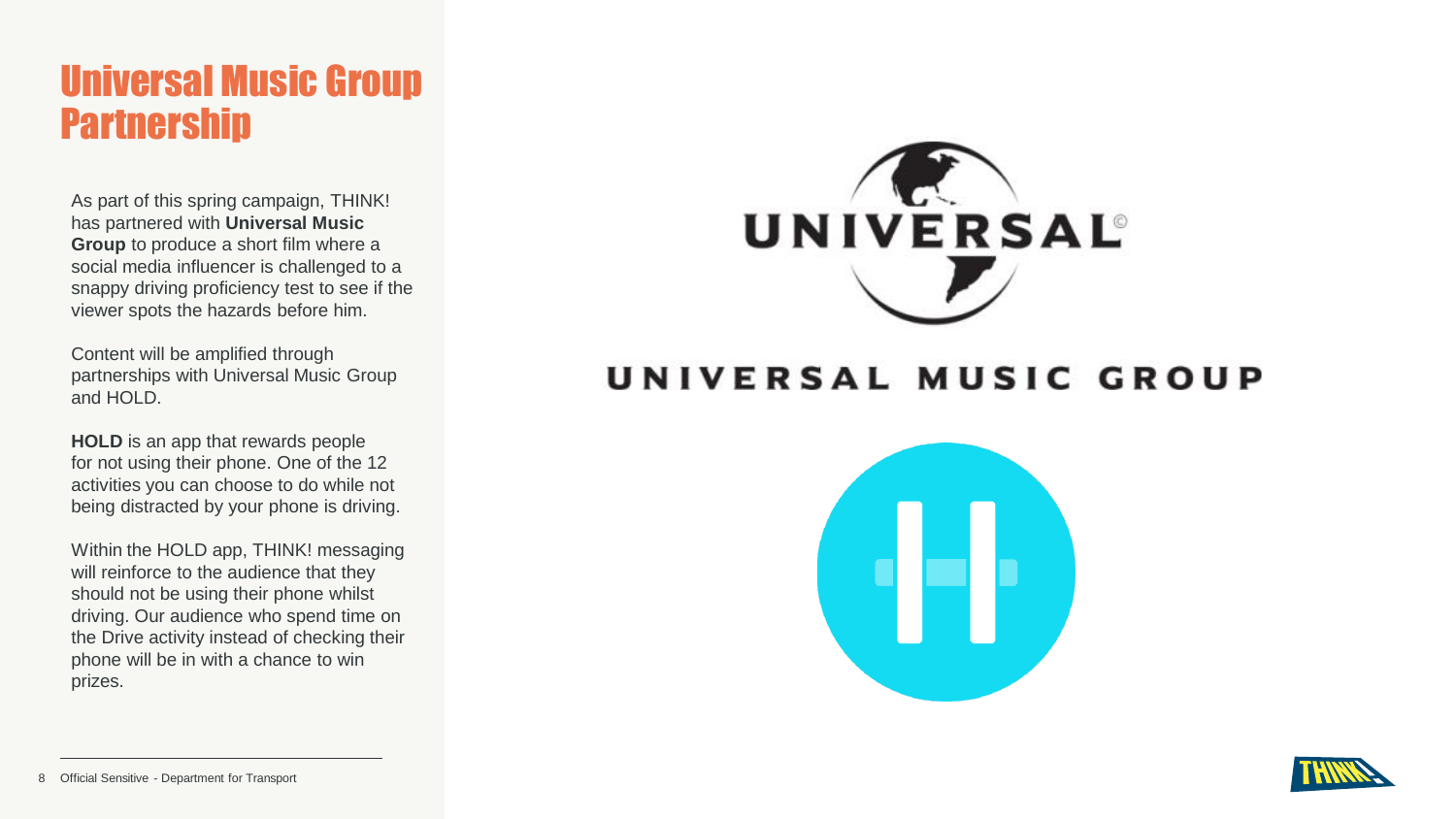# Timings and Channels

| <b>Activity</b>                                | <b>Week commencing</b> |          |         |          |          |          |       |       |
|------------------------------------------------|------------------------|----------|---------|----------|----------|----------|-------|-------|
|                                                | 21 March               | 28 March | 4 April | 11 April | 18 April | 25 April | 2 May | 9 May |
| THINK! organic<br>social                       |                        |          |         |          |          |          |       |       |
| Paid VOD/BVOD                                  |                        |          |         |          |          |          |       |       |
| Paid online video                              |                        |          |         |          |          |          |       |       |
| Paid social media                              |                        |          |         |          |          |          |       |       |
| <b>UMG</b><br>partnership, HOLD<br>and Spotify |                        |          |         |          |          |          |       |       |

### **Our channels**

Follow and tag us: **Twitter:** @THINKgovuk **Facebook:** @THINKroadsafety **Instagram:** @thinkdriver